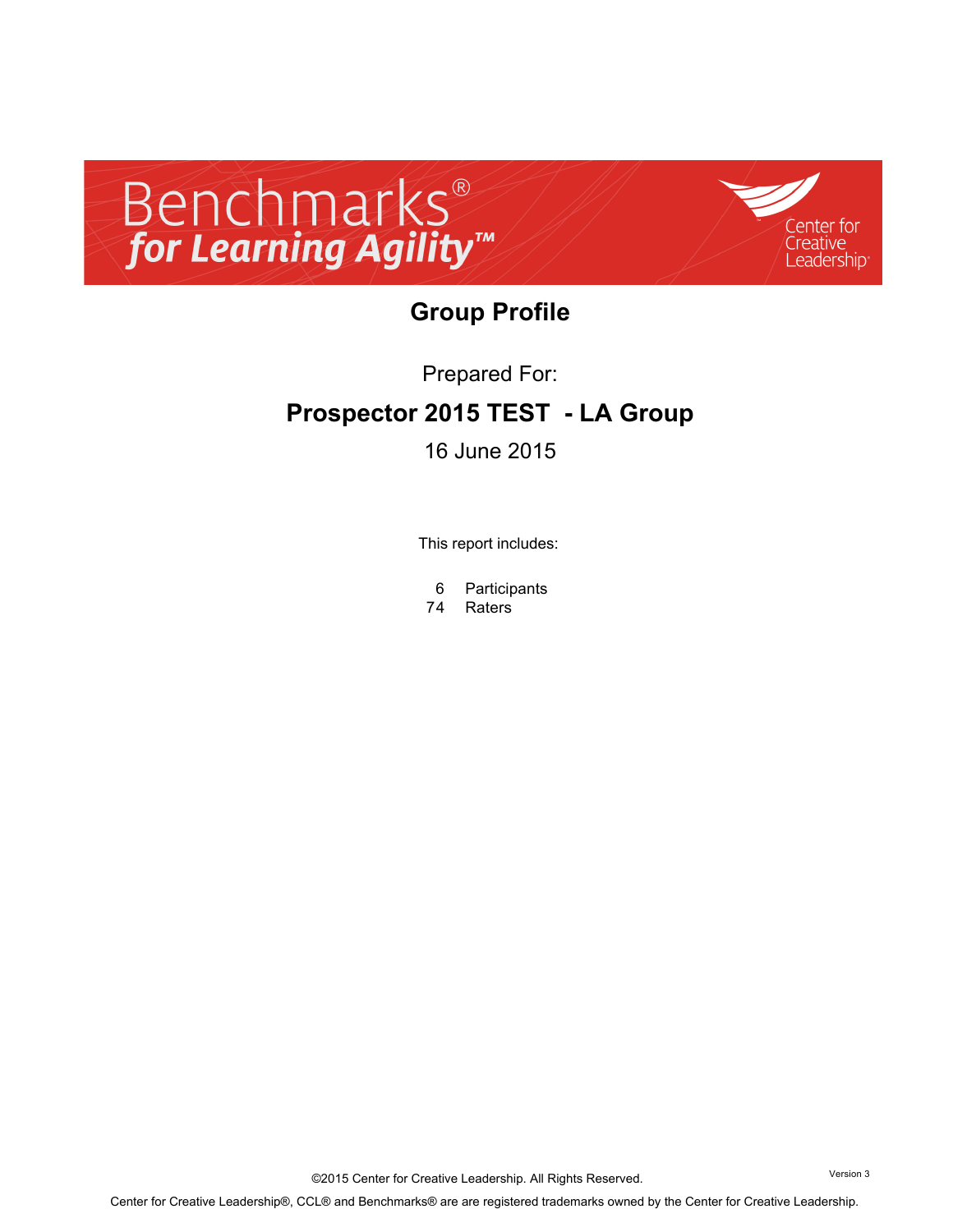The Center for Creative Leadership gratefully acknowledges the contribution of the following individuals whose work and dedication made the Benchmarks for Learning Agility Group Profile possible:

Lead Contributors **Contributors Jean Brittain Leslie** Braxton W. Walker Dawn C. Barts

Contributors **Contributors** Craig Chappelow Nancy Staley

To cite from this report, please use the following as your reference.

Leslie, Jean Brittain, Walker, Braxton W., & Barts, Dawn C. (2015) Benchmarks<sup>®</sup> for Learning Agility™ Group Profile. Greensboro, NC: Center for Creative Leadership.

Copyright ©2015 Center for Creative Leadership.

All rights reserved. No part of this document may be reproduced, stored in a retrieval system, or transmitted, in any form or by any means, electronic, mechanical, photocopying, recording, or otherwise, without the prior written permission of the publisher.

Benchmarks for Learning Agility was developed primarily under a grant from the International Consortium for Executive Development Research (ICEDR). Additional support was received from the Center for Effective Organizations (CEO), the International Business Education and Research Program (IBEAR) and the Leadership Institute - all at the University of Southern California. Research was conducted by Morgan McCall, Gretchen Spreitzer and Joan Mahoney, faculty members at University of Southern California School of Business. The Center for Creative Leadership gratefully acknowledges the contributions of ICEDR member organizations to the development of this assessment.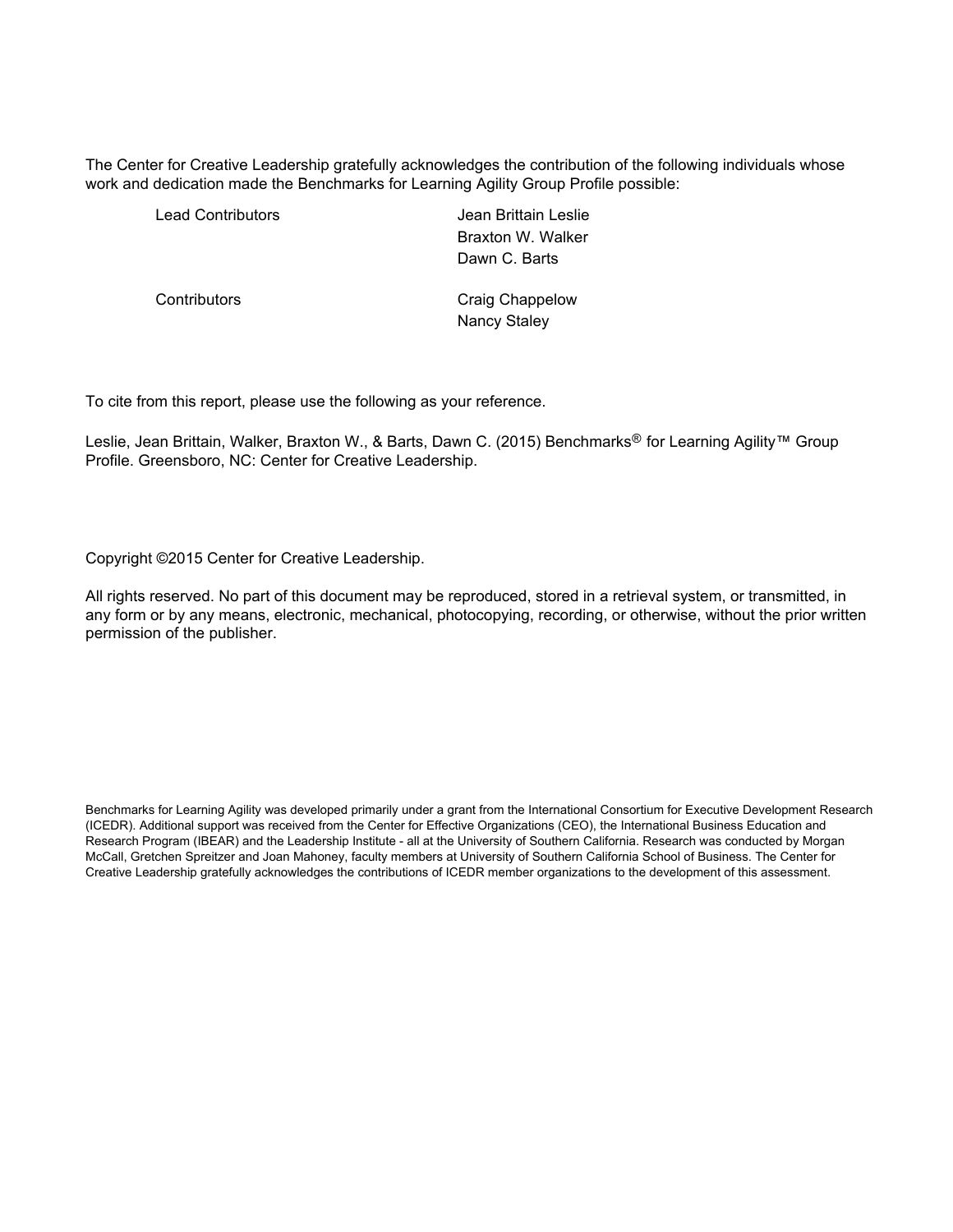## **Purpose and Overview**

This Benchmarks for Learning Agility group profile is an aggregated summary of the data from a group of individual feedback reports. In this group profile, Self represents all the participants in this group and All Raters includes everyone who submitted a survey except Self.

The group profile can be used to:

- Identify group strengths and development needs,
- Begin discussions about the impact of these strengths and development needs on the organization,
- Rank the importance of leadership competencies within the organization,
- Inform training and development plans,
- Provide a normative comparison to other groups, and
- Help individual participants compare their scores to those of the group.

#### **Group Profile Contents:**

#### **Overall Group Performance and Importance Rankings**

Provides the broadest view of the group's feedback using All Raters data. Contrasts average competency scores with importance for success rankings.

#### **Strengths and Development Needs**

Displays the average scores of the competencies by rater group.

#### **Importance for Success**

Shows how often each competency was rated as most important for success by rater group.

### **Highest and Lowest Rated Items by Rater Group**

Lists the five highest and five lowest rated items by rater group.

### **Greatest Differences Between All Raters and Self Scores**

Two tables that show the 15 items with greatest discrepancy between Self and All Raters scores.

#### **Normative Comparison**

Contrasts the group's competency scores with a similar group.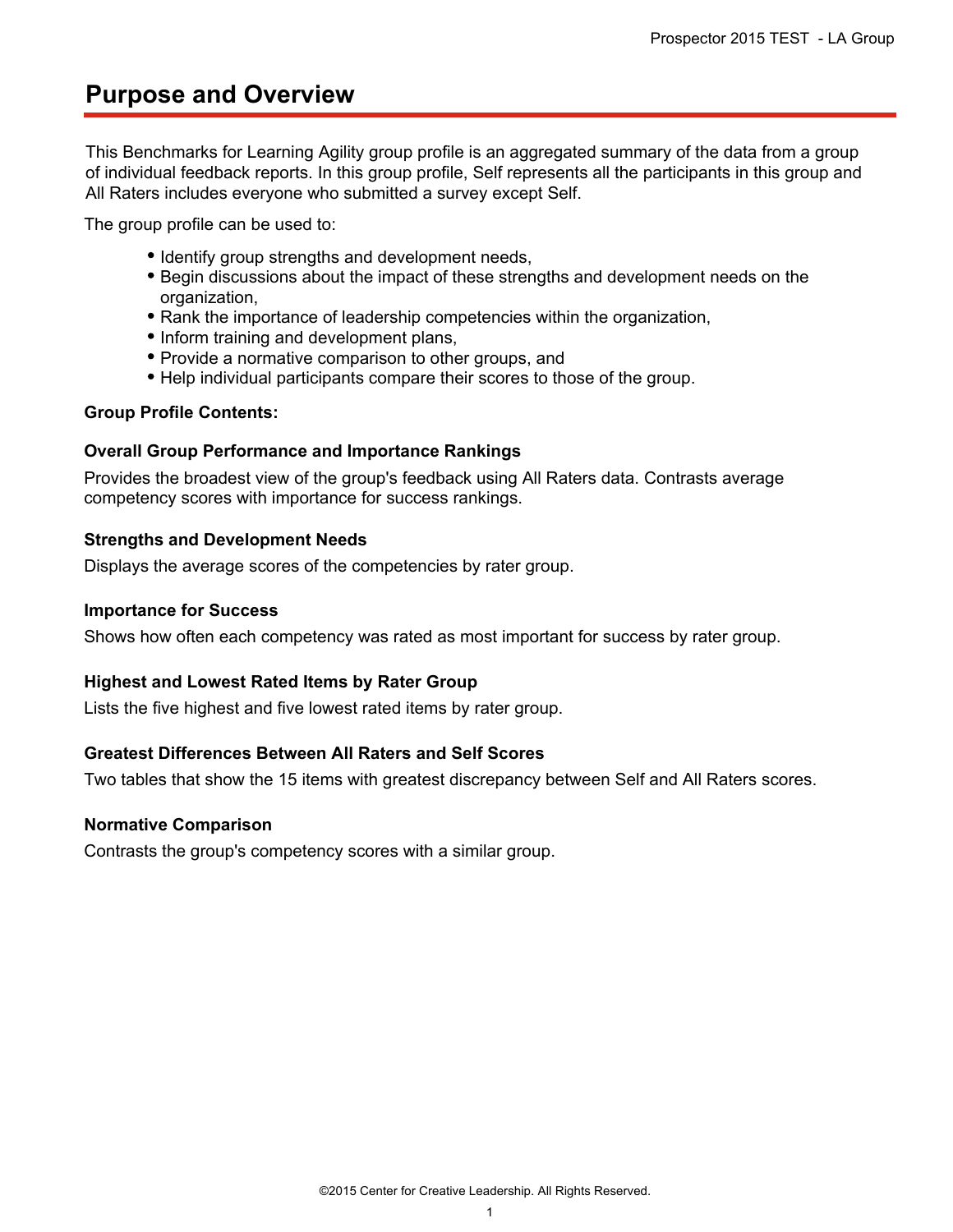## **Purpose and Overview**

### **Group Profile Legend:**

### **Competency Response Scale**

- 1 = Very Strongly Disagree
- 2 = Strongly Disagree
- 3 = Disagree
- $4 =$  Neutral
- $5 = \text{Agree}$
- 6 = Strongly Agree
- 7 = Very Strongly Agree
- DK = Don't Know/Not Applicable

### **Importance for Success**

Participants and raters selected the five (5) competencies most important for success in the participants' organization.

#### **Rater Groups**

Self = all of the participants in this group All Raters = all respondents combined (boss, superior, peers, direct reports, and others) Boss = all of the bosses in this group Superior = all of the superiors in this group Peers = all of the peers in this group Direct Reports = all of the direct reports in this group Others = all of the others in this group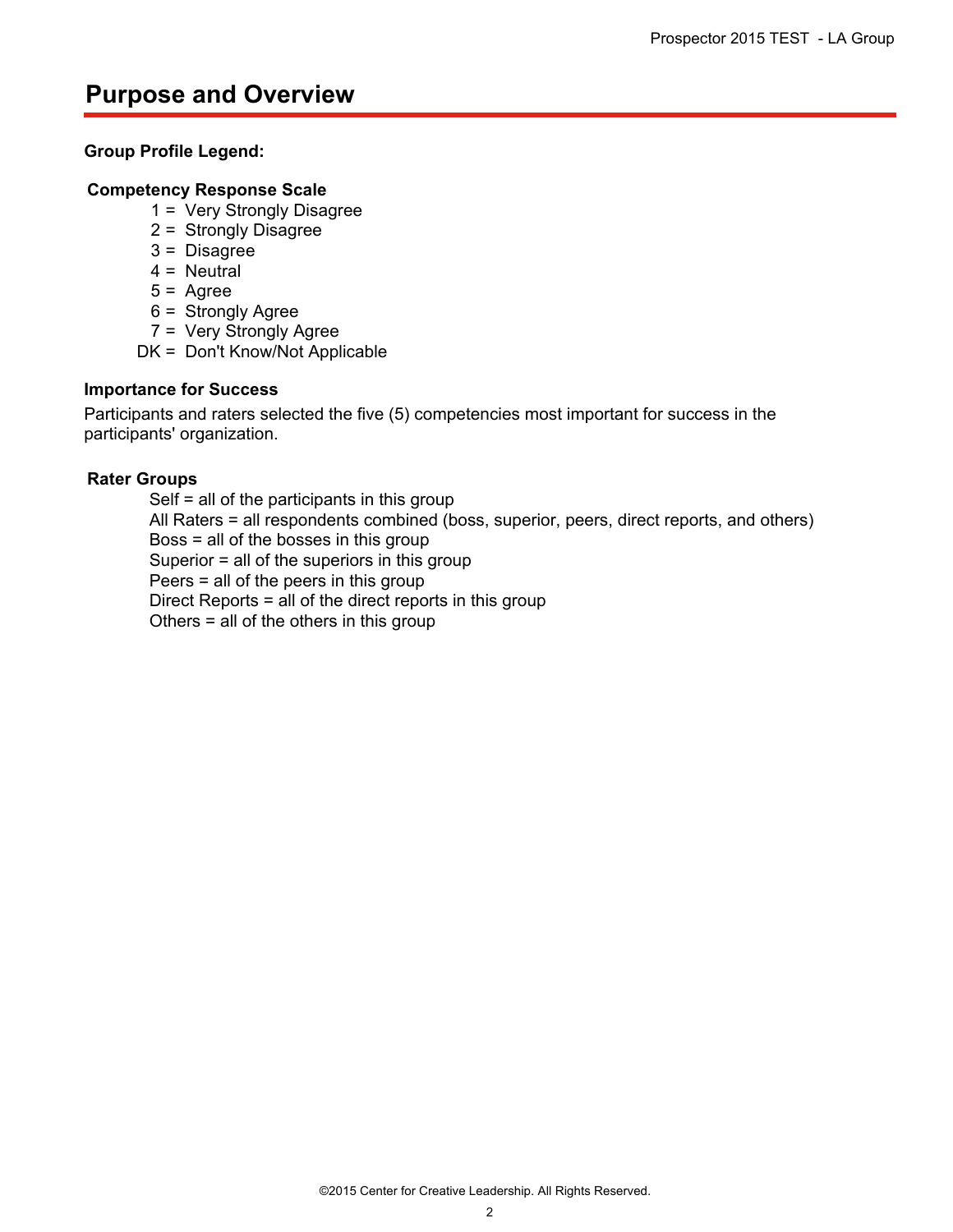## **Overall Group Performance and Importance Rankings**

This table contrasts the group's performance by competency with importance rankings. Group performance is sorted by average competency scores for All Raters. The importance column ranks each competency based on how often it was selected as one of the five most important competencies for success in the participants' organization (e.g., the competency ranked "1" was selected most often). Note that "n=" identifies the number of raters who responded.

| <b>Competencies</b>                     | <b>All Raters</b><br><b>Competency</b><br><b>Scores</b><br>$n = 74$ | <b>All Raters</b><br><b>Importance</b><br><b>Rankings</b><br>$n = 74$ |
|-----------------------------------------|---------------------------------------------------------------------|-----------------------------------------------------------------------|
| Open to criticism                       | 4.14                                                                | 4                                                                     |
| Seeks opportunities to learn            | 3.99                                                                | 6                                                                     |
| Seeks and uses feedback                 | 3.98                                                                | 11                                                                    |
| Acts with integrity                     | 3.96                                                                | 7                                                                     |
| Adapts to cultural differences          | 3.95                                                                | $\overline{2}$                                                        |
| Insightful: sees things from new angles | 3.95                                                                | 7                                                                     |
| Committed to making a difference        | 3.93                                                                | 10                                                                    |
| Seeks broad business knowledge          | 3.91                                                                | 7                                                                     |
| Has the courage to take risks           | 3.90                                                                | 3                                                                     |
| Brings out the best in people           | 3.83                                                                | 4                                                                     |
| Learns from mistakes                    | 3.81                                                                |                                                                       |

- What are this group's strengths?
- What does this group need to improve upon?
- How well do this group's competency scores align with the importance rankings?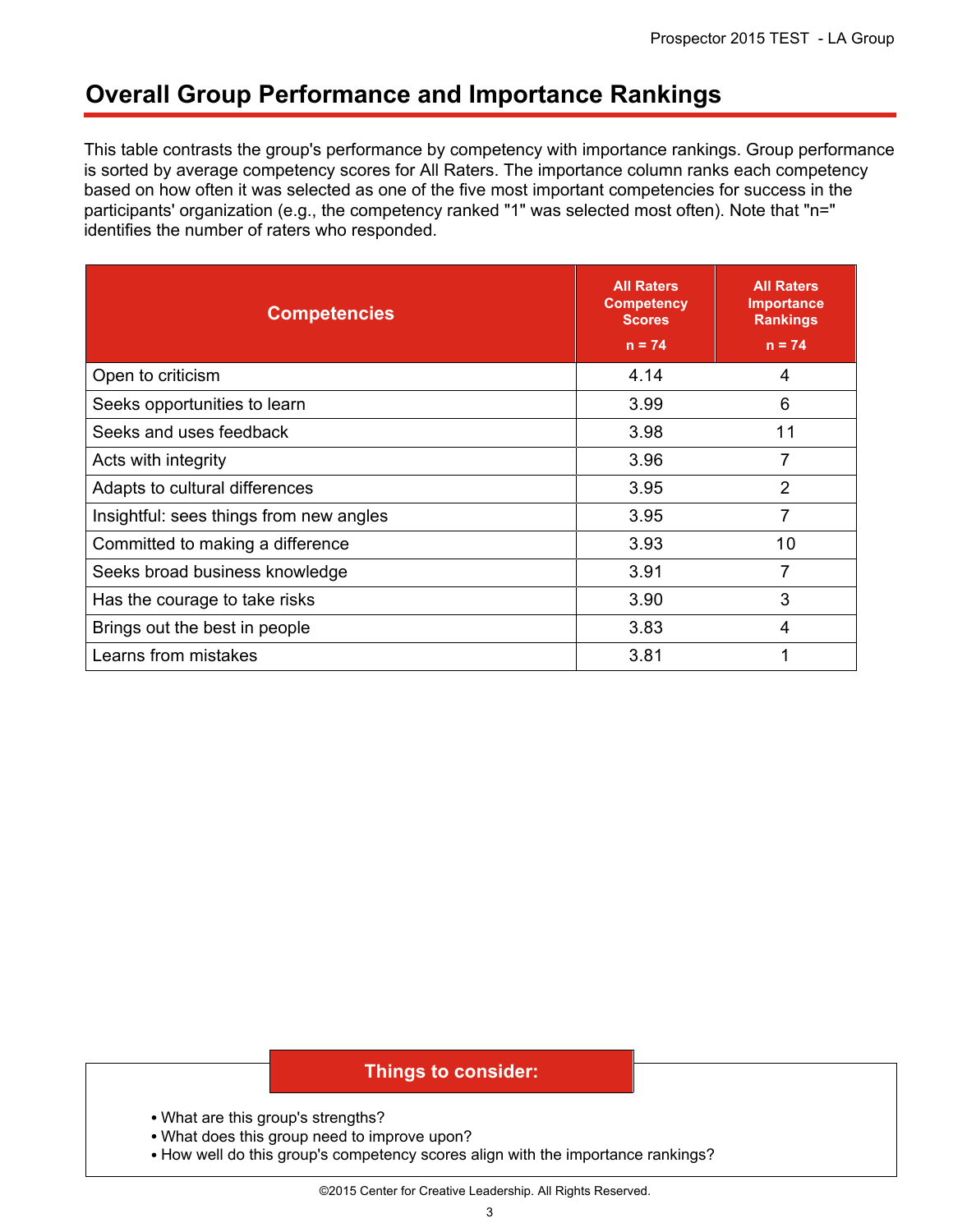## **Strengths and Development Needs**

This detailed table presents the group's average competency scores by rater group. The competencies in this table are shown in the same order as seen in participants' individual feedback reports.

| <b>Competencies</b>                        | <b>All Raters</b><br>$n=74$ | <b>Boss</b><br>$n=8$ | <b>Superior</b><br>$n=10$ | <b>Peers</b><br>$n=22$ | <b>Direct</b><br><b>Reports</b><br>$n=26$ | <b>Others</b><br>$n=8$ | <b>Self</b><br>$n=6$ |
|--------------------------------------------|-----------------------------|----------------------|---------------------------|------------------------|-------------------------------------------|------------------------|----------------------|
| Seeks opportunities to learn               | 3.99                        | 3.85                 | 4.24                      | 4.11                   | 3.85                                      | 3.95                   | 3.93                 |
| Seeks and uses feedback                    | 3.98                        | 4.20                 | 4.04                      | 4.09                   | 3.82                                      | 3.95                   | 4.13                 |
| Learns from mistakes                       | 3.81                        | 3.95                 | 4.00                      | 3.91                   | 3.54                                      | 4.05                   | 4.20                 |
| Open to criticism                          | 4.14                        | 3.75                 | 3.93                      | 4.42                   | 4.26                                      | 3.67                   | 3.89                 |
| Committed to making a<br>difference        | 3.93                        | 4.31                 | 4.15                      | 3.93                   | 3.63                                      | 4.19                   | 4.42                 |
| Insightful: sees things from<br>new angles | 3.95                        | 3.94                 | 4.00                      | 4.20                   | 3.87                                      | 3.50                   | 3.92                 |
| Has the courage to take risks              | 3.90                        | 4.25                 | 4.00                      | 3.86                   | 3.63                                      | 4.38                   | 4.25                 |
| Brings out the best in people              | 3.83                        | 4.00                 | 4.08                      | 4.02                   | 3.58                                      | 3.65                   | 4.13                 |
| Acts with integrity                        | 3.96                        | 3.94                 | 4.10                      | 4.07                   | 3.75                                      | 4.19                   | 4.00                 |
| Seeks broad business<br>knowledge          | 3.91                        | 3.94                 | 3.90                      | 4.07                   | 3.81                                      | 3.75                   | 4.17                 |
| Adapts to cultural differences             | 3.95                        | 4.00                 | 3.96                      | 4.11                   | 3.80                                      | 3.95                   | 4.27                 |

- What competencies are rated the highest (strengths)? Rated the lowest (development needs)?
- What are the benefits and costs associated with the top strengths?
- What are the implications of the development needs?
- What strengths might become weaknesses (e.g., extreme risk taking may lead to excessive pressure on systems and resources)?
- Compare agreement across raters. What are the implications of agreement or disagreement?
- How do these strengths align with or support the organization's values and strategic direction?
- What is the greatest potential liability this profile presents for the organization?
- Question for each participant to consider: How do your individual competency scores compare to the group's scores?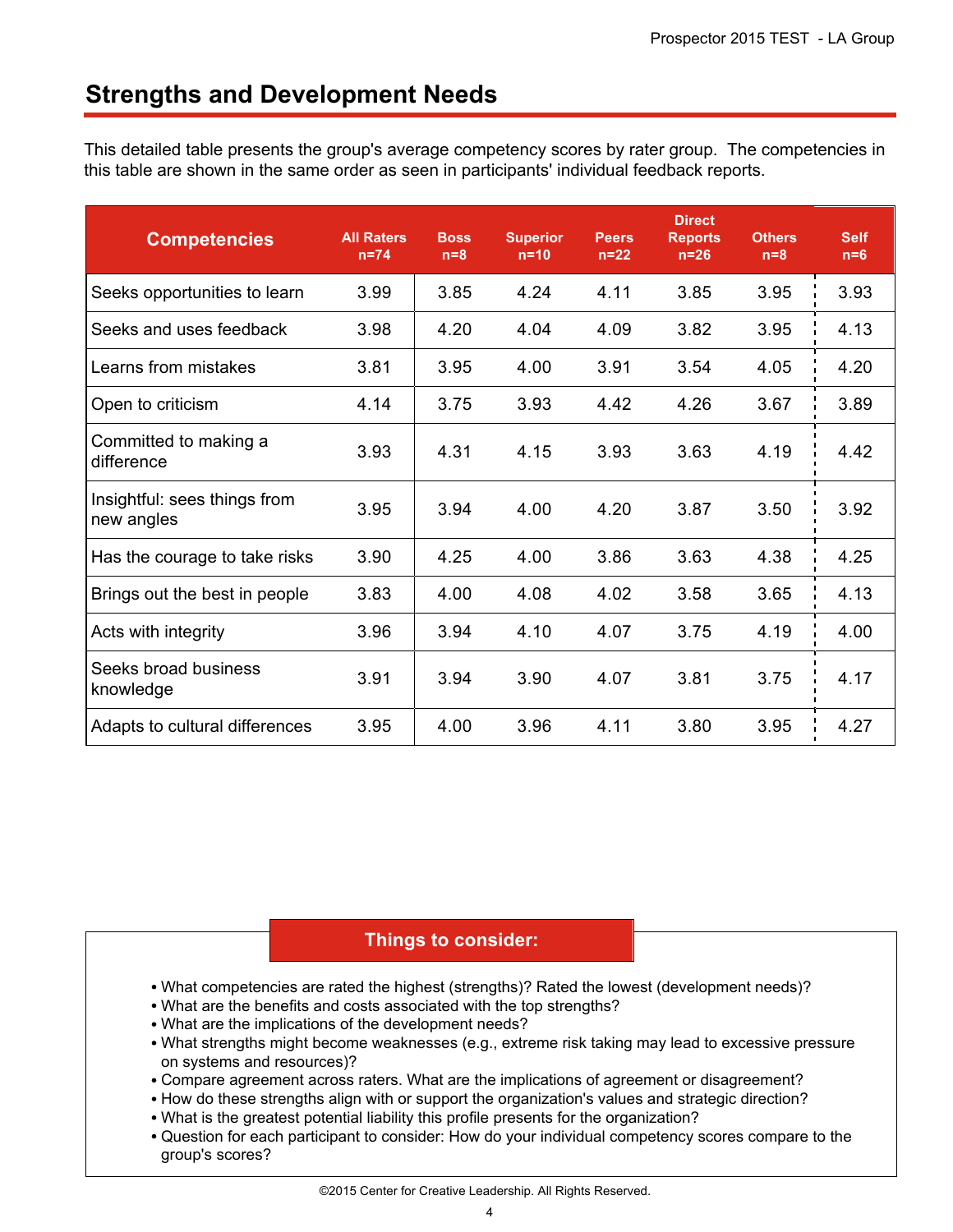### **Importance for Success**

This table shows responses to the question: "Which five competencies do you consider to be the most important for success in this person's organization?" The percentages are based on the number of participants and raters who selected that competency. **Highlighted** percentages indicate the competency was one of the 5 highest rated competencies for that rater group. The competencies in this table are shown in the same order as seen in participants' individual feedback reports.

| <b>Competencies</b>                        | <b>All Raters</b><br>$n=74$ | <b>Boss</b><br>$n=8$ | <b>Superior</b><br>$n=10$ | <b>Peers</b><br>$n=22$ | <b>Direct</b><br><b>Reports</b><br>$n=26$ | <b>Others</b><br>$n=8$ | <b>Self</b><br>$n=6$ |
|--------------------------------------------|-----------------------------|----------------------|---------------------------|------------------------|-------------------------------------------|------------------------|----------------------|
| Seeks opportunities to learn               | 30%                         | 100%                 | $0\%$                     | 27%                    | 23%                                       | 25%                    | 0%                   |
| Seeks and uses feedback                    | 3%                          | 0%                   | $0\%$                     | 0%                     | 0%                                        | 25%                    | 67%                  |
| Learns from mistakes                       | 43%                         | $0\%$                | 80%                       | 27%                    | 54%                                       | 50%                    | $0\%$                |
| Open to criticism                          | 32%                         | 0%                   | 80%                       | 45%                    | 23%                                       | 0%                     | 100%                 |
| Committed to making a<br>difference        | 22%                         | 100%                 | 0%                        | 0%                     | 23%                                       | 25%                    | 0%                   |
| Insightful: sees things from<br>new angles | 24%                         | 100%                 | 20%                       | 0%                     | 0%                                        | 100%                   | 33%                  |
| Has the courage to take risks              | 38%                         | 0%                   | 20%                       | 27%                    | 77%                                       | $0\%$                  | 67%                  |
| Brings out the best in people              | 32%                         | $0\%$                | 0%                        | 73%                    | 23%                                       | 25%                    | $0\%$                |
| Acts with integrity                        | 24%                         | $0\%$                | 80%                       | 27%                    | 0%                                        | 50%                    | 67%                  |
| Seeks broad business<br>knowledge          | 24%                         | 100%                 | 80%                       | $0\%$                  | 0%                                        | 25%                    | $0\%$                |
| Adapts to cultural differences             | 41%                         | 100%                 | 0%                        | 0%                     | 77%                                       | 25%                    | 33%                  |

- What is the level of agreement across rater groups? What is the level of agreement within each rater group (column)? What are the implications of agreement or disagreement?
- Are the top rated competencies identified by All Raters consistent with the organization's values and strategic direction?
- Does this organization currently select or promote based upon these competencies?
- Examine the competencies ranked least important. How would you expect these rankings could change in the next 5 years?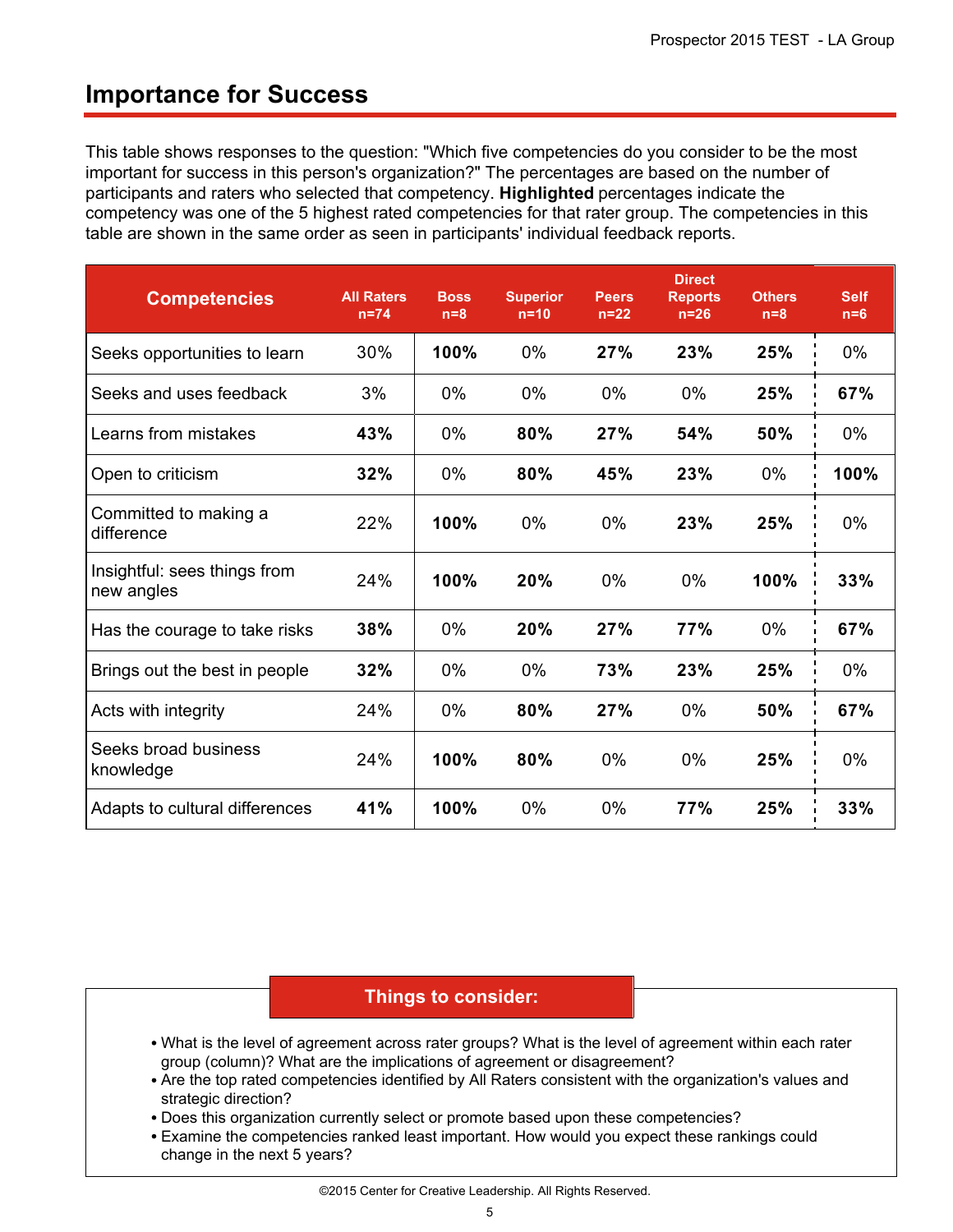# **Highest Rated Items by Rater Group**

The next two pages present the five highest rated items by rater group.

|     | <b>All Raters</b>                                          | <b>Average Score</b> |
|-----|------------------------------------------------------------|----------------------|
| 26. | Is good at asking insightful questions.                    | 4.59                 |
| 38. | Is seen by others as an honest person.                     | 4.57                 |
| 10. | Has changed as a result of feedback.                       | 4.49                 |
| 2.  | Takes advantage of opportunities to do new things.         | 4.41                 |
| 46. | Likes to experience different cultures.                    | 4.38                 |
|     | <b>Boss</b>                                                | <b>Average Score</b> |
| 20. | Tries very hard to have a positive impact on the business. | 5.00                 |
| 9.  | Responds effectively when given feedback.                  | 4.75                 |
| 10. | Has changed as a result of feedback.                       | 4.75                 |
| 30. | Takes personal as well as business risks.                  | 4.75                 |
| 35. | Has a special talent for dealing with people.              | 4.75                 |
|     |                                                            |                      |
|     | <b>Superior</b>                                            | <b>Average Score</b> |
| 2.  | Takes advantage of opportunities to do new things.         | 4.80                 |
| 20. | Tries very hard to have a positive impact on the business. | 4.80                 |
| 26. | Is good at asking insightful questions.                    | 4.80                 |
| 38. | Is seen by others as an honest person.                     | 4.80                 |
| 14. | Learns from mistakes.                                      | 4.60                 |
|     | <b>Peers</b>                                               | <b>Average Score</b> |
| 26. | Is good at asking insightful questions.                    | 5.00                 |
| 38. | Is seen by others as an honest person.                     | 5.00                 |
| 10. | Has changed as a result of feedback.                       | 4.73                 |
| 18. | Takes criticism well.                                      | 4.73                 |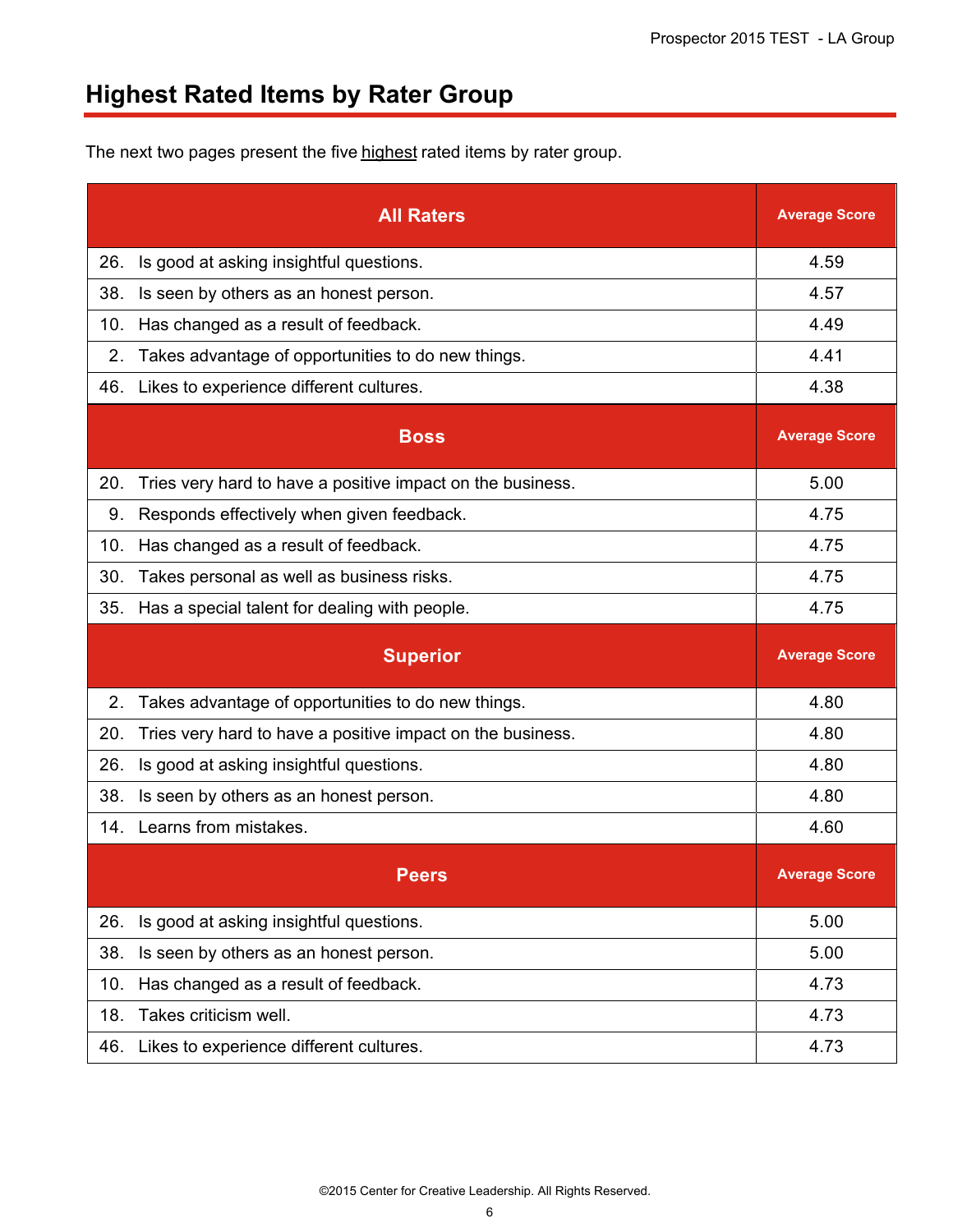# **Highest Rated Items by Rater Group**

|                | <b>Direct Reports</b>                                                            | <b>Average Score</b> |
|----------------|----------------------------------------------------------------------------------|----------------------|
| 18.            | Takes criticism well.                                                            | 4.77                 |
| 26.            | Is good at asking insightful questions.                                          | 4.77                 |
| 38.            | Is seen by others as an honest person.                                           | 4.77                 |
| 2 <sub>1</sub> | Takes advantage of opportunities to do new things.                               | 4.54                 |
| 10.            | Has changed as a result of feedback.                                             | 4.54                 |
|                | <b>Others</b>                                                                    | <b>Average Score</b> |
| 36.            | Can be depended on to tell the truth regardless of the circumstances.            | 5.00                 |
| 1.             | Has grown over time.                                                             | 4.75                 |
| 21.            | Is passionate about seeing the business succeed.                                 | 4.75                 |
| 22.            | Is willing to make substantial personal sacrifices for the sake of the business. | 4.75                 |
| 28.            | Acts when others hesitate or just talk.                                          | 4.75                 |
|                | <b>Self</b>                                                                      | <b>Average Score</b> |
| 8.             | Is not afraid to ask others about his/her impact on them.                        | 4.67                 |
| 22.            | Is willing to make substantial personal sacrifices for the sake of the business. | 4.67                 |
| 30.            | Takes personal as well as business risks.                                        | 4.67                 |
| 32.            | Is able to draw out the best in people.                                          | 4.67                 |
| 40.            | Has a solid understanding of our products and services.                          | 4.67                 |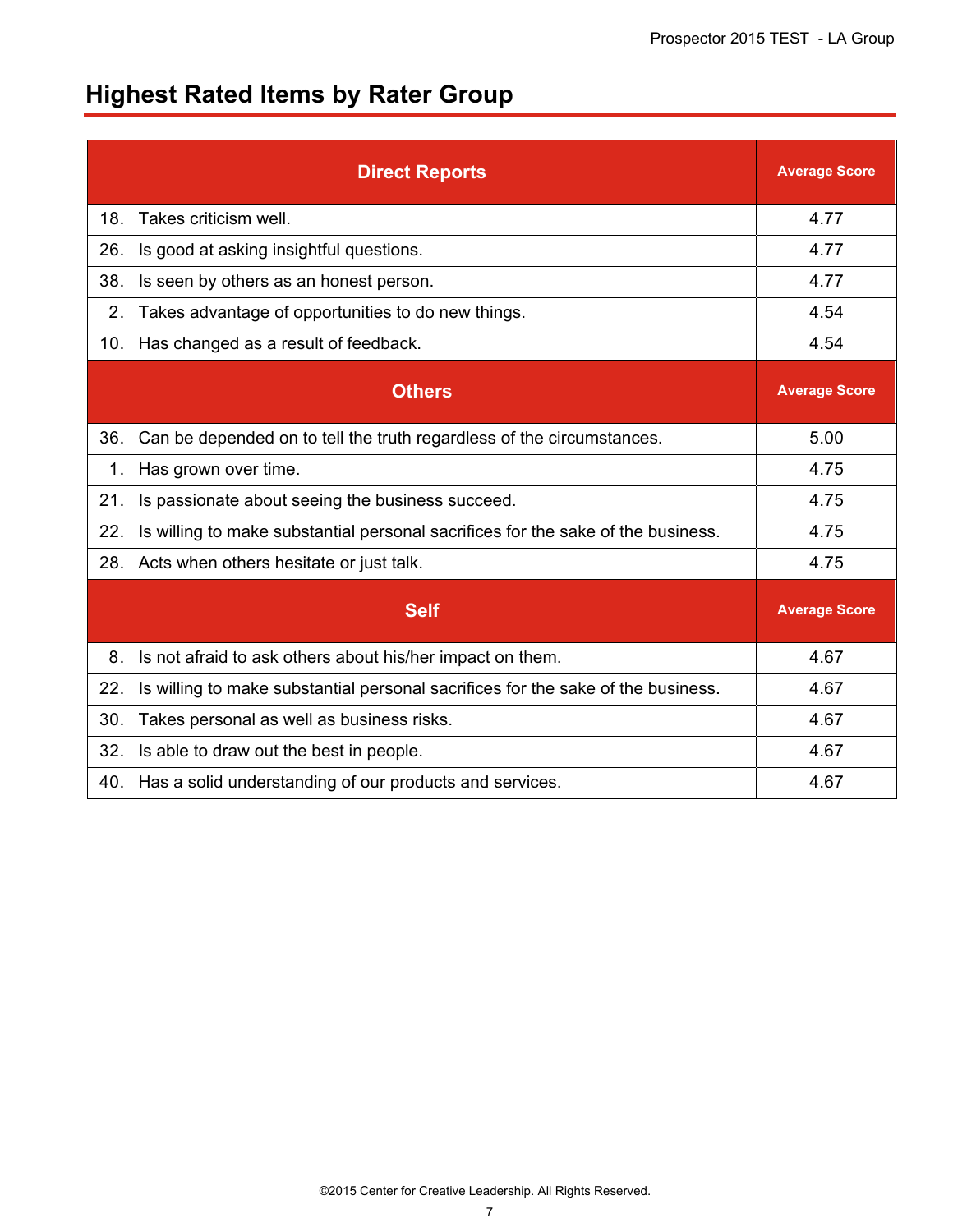# **Lowest Rated Items by Rater Group**

The next two pages present the five lowest rated items by rater group.

|     | <b>All Raters</b>                                                                                           | <b>Average Score</b> |
|-----|-------------------------------------------------------------------------------------------------------------|----------------------|
| 39. | Is not self-promoting or arrogant.                                                                          | 3.30                 |
| 27. | Will persevere in the face of obstacles or criticism when he/she believes what<br>he/she is doing is right. | 3.35                 |
| 15. | Is able to start over after setbacks.                                                                       | 3.38                 |
| 19. | Clearly demonstrates his/her commitment to seeing the organization succeed.                                 | 3.41                 |
| 43. | Understands the financial side of the business.                                                             | 3.41                 |
|     | <b>Boss</b>                                                                                                 | <b>Average Score</b> |
| 8.  | Is not afraid to ask others about his/her impact on them.                                                   | 3.00                 |
| 33. | Can turn a group into a high-performing team.                                                               | 3.00                 |
| 43. | Understands the financial side of the business.                                                             | 3.00                 |
| 3.  | Treats all situations as an opportunity to learn something.                                                 | 3.25                 |
| 18. | Takes criticism well.                                                                                       | 3.25                 |
|     |                                                                                                             |                      |
|     | <b>Superior</b>                                                                                             | <b>Average Score</b> |
| 24. | Is admired by others for his/her intelligence.                                                              | 3.20                 |
| 48. | Enjoys the challenge of working in countries other than his/her own.                                        | 3.20                 |
| 6.  | Learns from experience.                                                                                     | 3.40                 |
| 30. | Takes personal as well as business risks.                                                                   | 3.40                 |
| 12. | Deals well with failure.                                                                                    | 3.60                 |
|     | <b>Peers</b>                                                                                                | <b>Average Score</b> |
| 15. | Is able to start over after setbacks.                                                                       | 3.27                 |
| 27. | Will persevere in the face of obstacles or criticism when he/she believes what<br>he/she is doing is right. | 3.27                 |
| 39. | Is not self-promoting or arrogant.                                                                          | 3.27                 |
| 29. | Is willing to go against the grain.                                                                         | 3.45                 |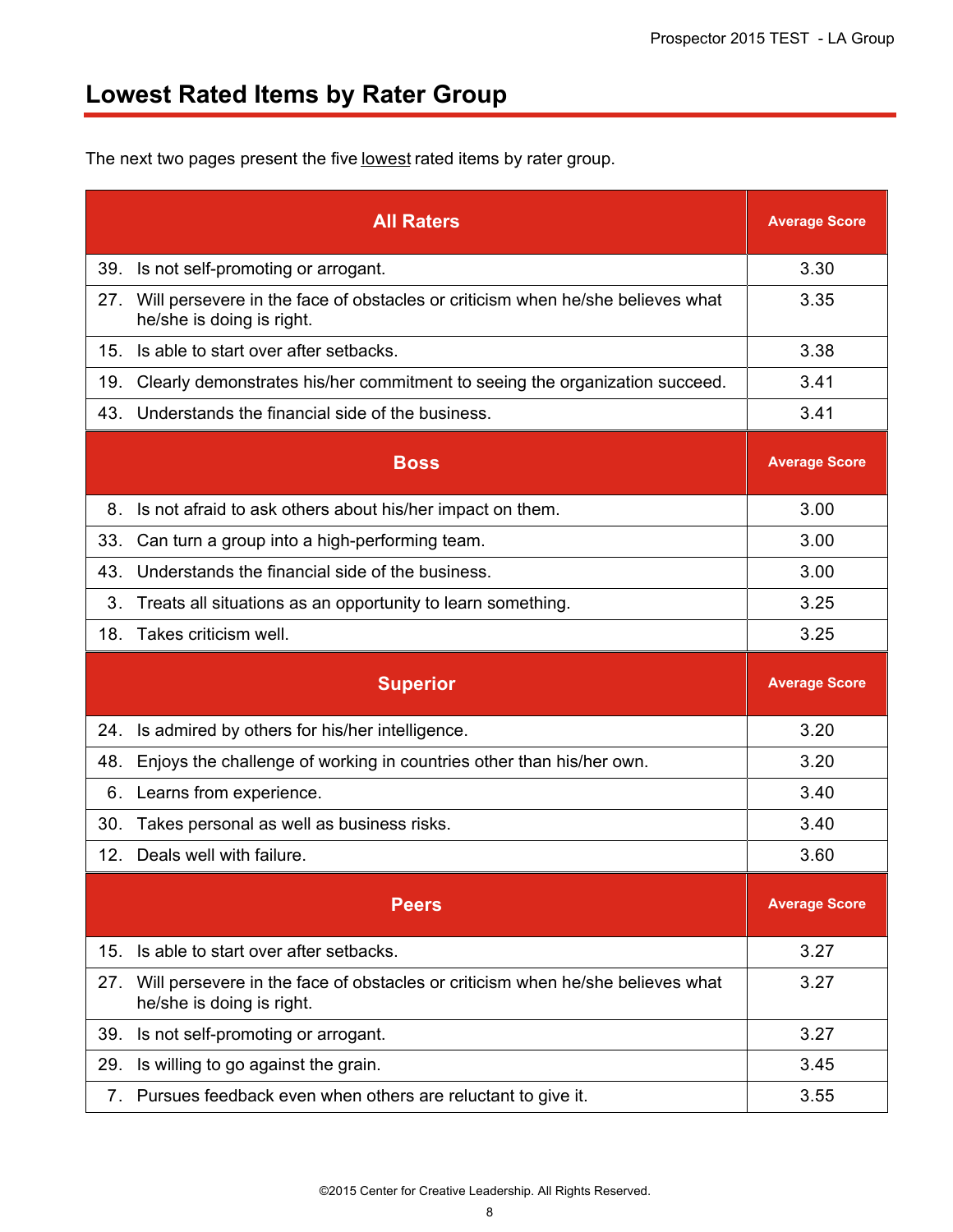# **Lowest Rated Items by Rater Group**

|                | <b>Direct Reports</b>                                                                                       | <b>Average Score</b> |
|----------------|-------------------------------------------------------------------------------------------------------------|----------------------|
| 27.            | Will persevere in the face of obstacles or criticism when he/she believes what<br>he/she is doing is right. | 2.46                 |
| 39.            | Is not self-promoting or arrogant.                                                                          | 2.46                 |
| 15.            | Is able to start over after setbacks.                                                                       | 2.69                 |
| 19.            | Clearly demonstrates his/her commitment to seeing the organization succeed.                                 | 2.69                 |
| 7 <sub>1</sub> | Pursues feedback even when others are reluctant to give it.                                                 | 2.92                 |
|                | <b>Others</b>                                                                                               | <b>Average Score</b> |
| 24.            | Is admired by others for his/her intelligence.                                                              | 3.25                 |
| 31.            | Is able to pull people together around a common goal.                                                       | 3.25                 |
| 32.            | Is able to draw out the best in people.                                                                     | 3.25                 |
| 40.            | Has a solid understanding of our products and services.                                                     | 3.25                 |
| 4.             | Has developed significant new skills over time.                                                             | 3.50                 |
|                | <b>Self</b>                                                                                                 | <b>Average Score</b> |
| 26.            | Is good at asking insightful questions.                                                                     | 3.33                 |
| 1.             | Has grown over time.                                                                                        | 3.67                 |
| 4.             | Has developed significant new skills over time.                                                             | 3.67                 |
| 9.             | Responds effectively when given feedback.                                                                   | 3.67                 |
| 18.            | Takes criticism well.                                                                                       | 3.67                 |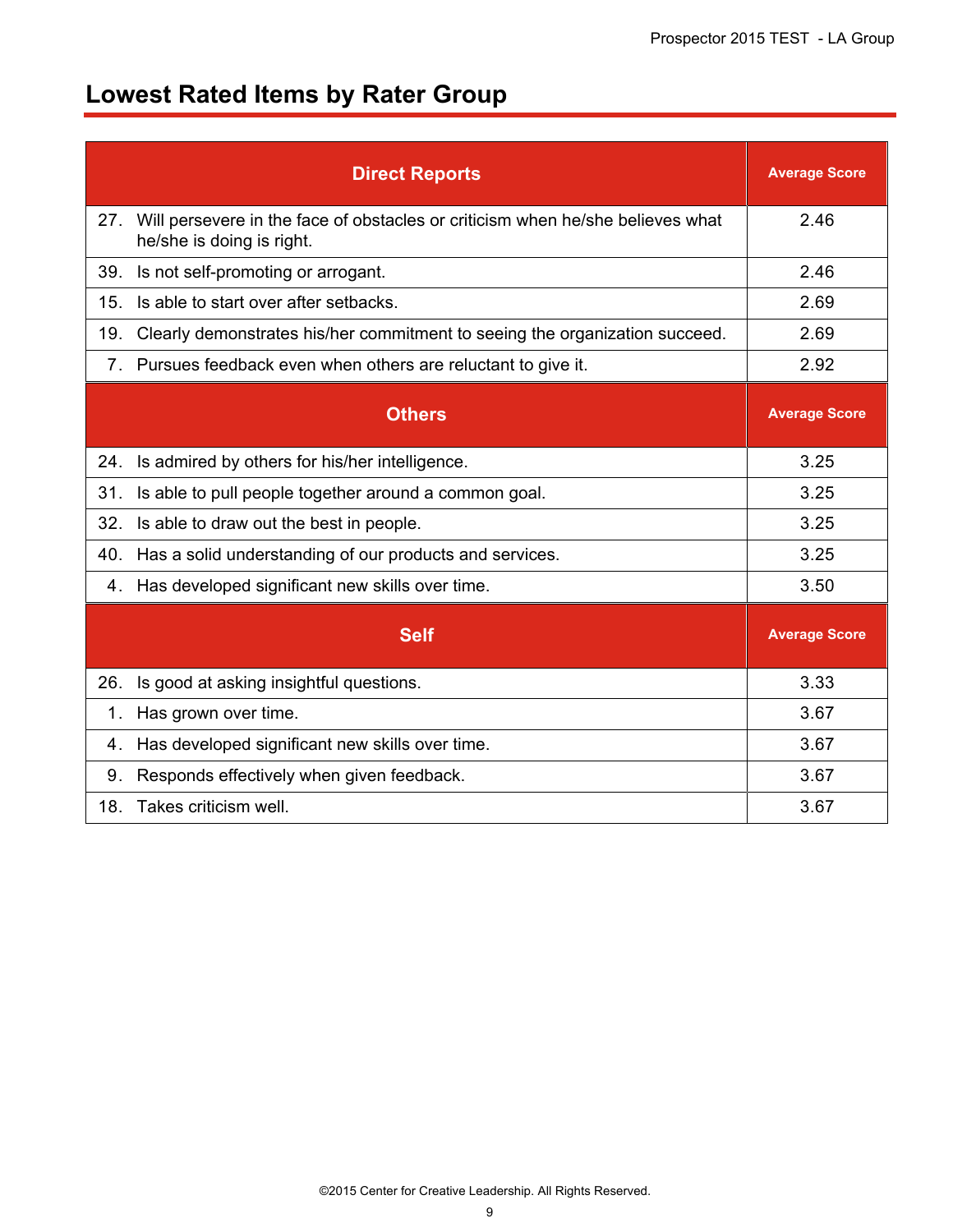# **Greatest Differences: Overrated by Self**

Listed below are (up to 15) items with a .5 or greater difference between high Self scores and low All Raters scores.

|     | <b>Items</b>                                                                                                                     | <b>All Raters</b> | <b>Self</b> |
|-----|----------------------------------------------------------------------------------------------------------------------------------|-------------------|-------------|
| 19. | Clearly demonstrates his/her commitment to seeing the organization<br>succeed.                                                   | 3.41              | 4.33        |
| 11. | Can make mid-course corrections.                                                                                                 | 3.51              | 4.33        |
|     | 7. Pursues feedback even when others are reluctant to give it.                                                                   | 3.54              | 4.33        |
| 47. | Is quick to change his/her behavior to fit with a new environment; for<br>example, when he/she is assigned to a foreign country. | 3.59              | 4.33        |
| 32. | Is able to draw out the best in people.                                                                                          | 3.95              | 4.67        |
| 35. | Has a special talent for dealing with people.                                                                                    | 3.62              | 4.33        |
| 39. | Is not self-promoting or arrogant.                                                                                               | 3.30              | 4.00        |
| 8.  | Is not afraid to ask others about his/her impact on them.                                                                        | 3.97              | 4.67        |
| 24. | Is admired by others for his/her intelligence.                                                                                   | 3.68              | 4.33        |
| 27. | Will persevere in the face of obstacles or criticism when he/she believes<br>what he/she is doing is right.                      | 3.35              | 4.00        |
| 29. | Is willing to go against the grain.                                                                                              | 3.70              | 4.33        |
| 15. | Is able to start over after setbacks.                                                                                            | 3.38              | 4.00        |
| 43. | Understands the financial side of the business.                                                                                  | 3.41              | 4.00        |
| 45. | When working with people from other cultures, works hard to understand<br>their perspectives.                                    | 4.11              | 4.67        |
| 40. | Has a solid understanding of our products and services.                                                                          | 4.14              | 4.67        |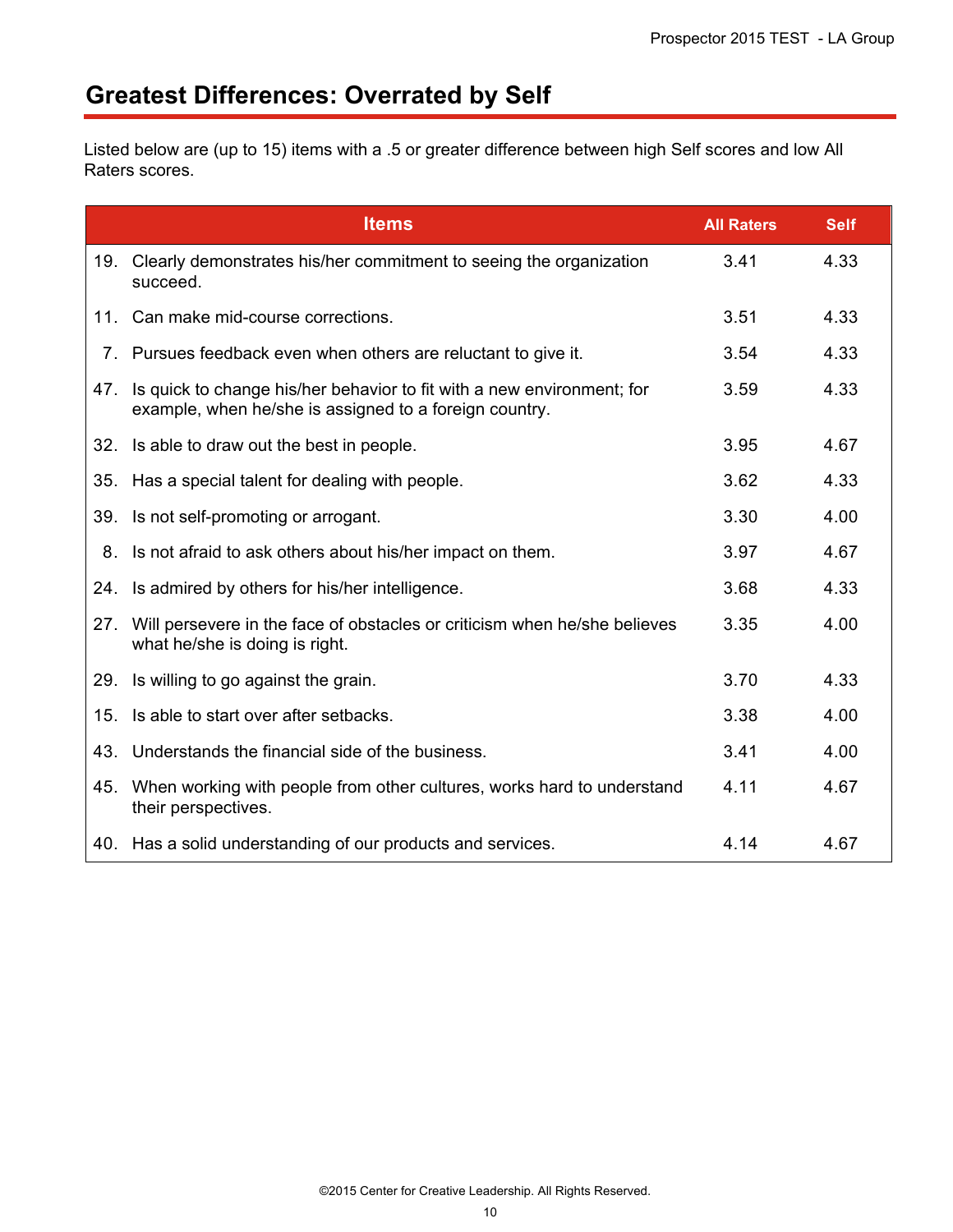# **Greatest Differences: Underrated by Self**

Listed below are (up to 15) items with a .5 or greater difference between low Self scores and high All Raters scores.

|     | <b>Items</b>                                | <b>All Raters</b> | <b>Self</b> |
|-----|---------------------------------------------|-------------------|-------------|
|     | 26. Is good at asking insightful questions. | 4.59              | 3.33        |
|     | 38. Is seen by others as an honest person.  | 4.57              | 3.67        |
| 18. | Takes criticism well.                       | 4.32              | 3.67        |